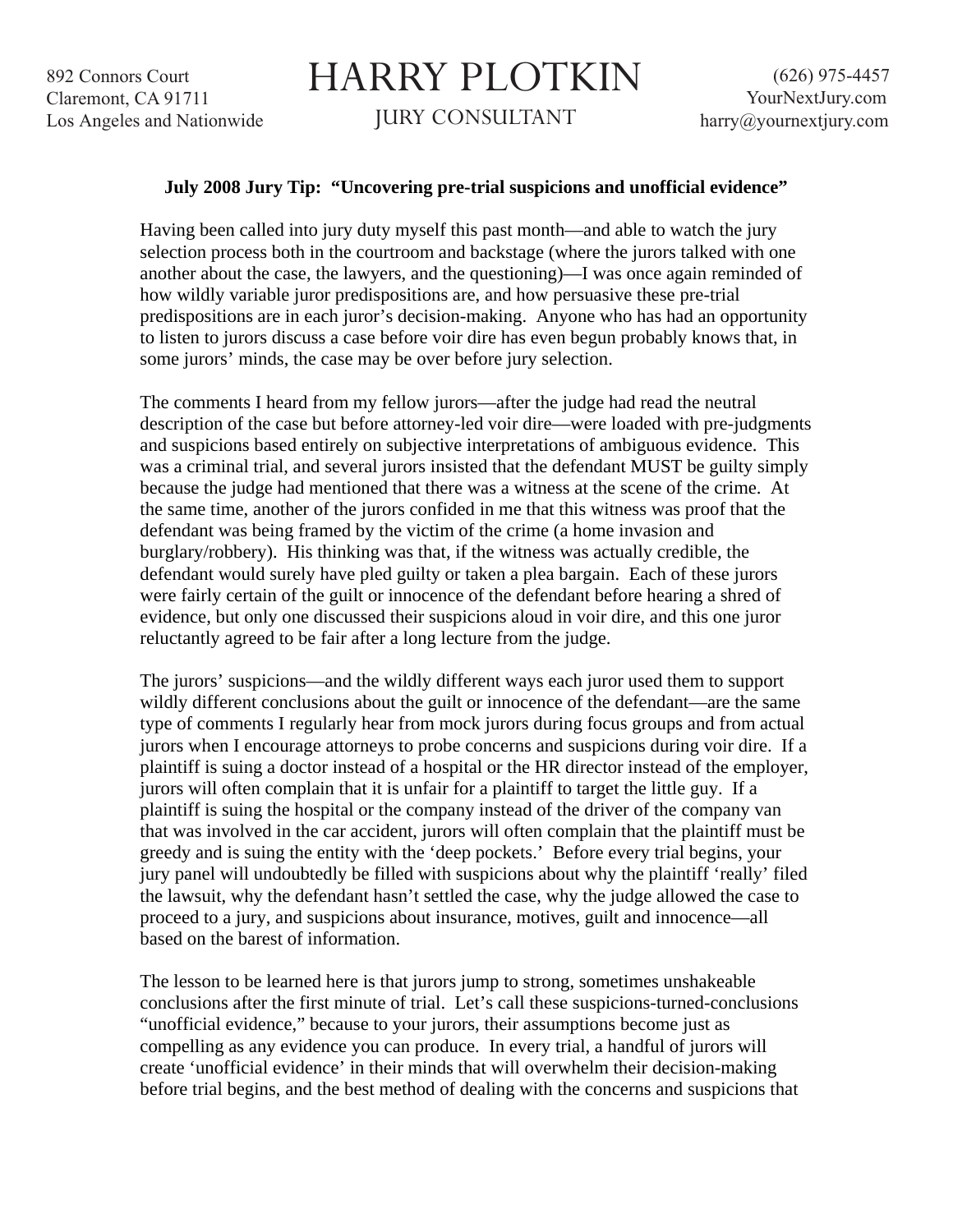your jurors develop is to discuss these suspicions openly in voir dire. Invite your jurors to tell you what concerns them about your case and what questions are already in their minds that may make them skeptical or suspicious of one side or the other. Never discourage your jurors from expressing themselves openly and honestly by telling them that these views may prevent them from being "fair" or by letting jurors know that these pre-judgments are improper. Save the jury instructions for the end of voir dire.

In a criminal trial, a defense attorney should ask jurors if anyone has the feeling that a defendant MUST have done something wrong—or probably did, at least—if they have been investigated, questioned, and arrested by the police department and charged with a crime by the district attorney. In an employment trial, a plaintiff attorney should ask jurors if anyone has the feeling that an employer would probably only fire an employee if it had a good reason, or that an employer would have no reason to fire a truly productive employee. In a patent infringement trial, the attorney representing the lesser-known litigant should ask jurors if they have the feeling that the larger, more well-known company is more likely to have developed a product first, especially if the better-known company has a good reputation or has developed other well-known products. In patent cases, jurors often have an underlying feeling that a large, wealthy corporation would never infringe on a patent idea if they have the resources to acquire or purchase the idea from the inventor. No matter what the evidence suggests, this feeling may often overwhelm your jurors before the trial begins.

Once you've had an open discussion with your jurors about their concerns, their suspicions, and how their beliefs and values may clash with your case (and, without telling them yet, the jury instructions), the next step is to commit your jurors to their statements. Convince your jurors—and the court—that they can't help but be skeptical of a supposedly injured and disabled plaintiff because they appear to be in good health in the courtroom, no matter what a medical expert might tell them. If you make them feel comfortable enough, many jurors will admit that they believe a plaintiff who can walk into a courtroom on their own power can surely find a job that they can physically do full-time, no matter what the evidence says. Convince them that there is NOTHING wrong with having beliefs and opinions, but once they commit, demonstrate how their beliefs may make it difficult for them to follow the jury instructions.

When a juror expresses a doubt or a suspicion about your case—for example, a juror who tells you they find it hard to believe that a manufacturer wouldn't know that a product was unsafe long before the FDA or CPSC did—encourage them to admit that they will keep that suspicion in mind throughout trial. Encourage them to admit that it is hard for them to imagine your case being believable now, and that even if you produced evidence—for example, witnesses who testified that the product passed safety testing they would STILL have that suspicion in the back of their mind and might still have a hard time believing your defenses.